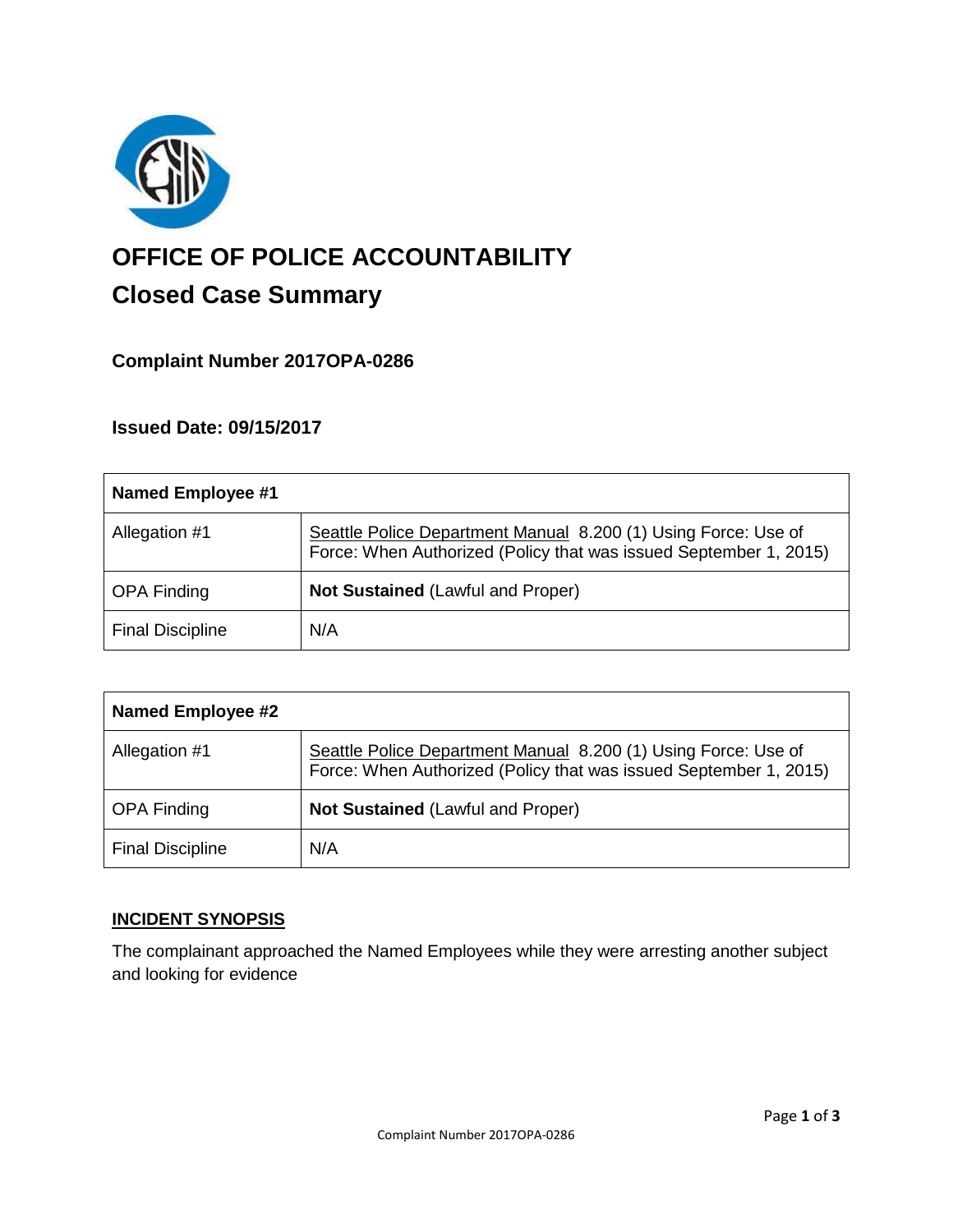#### **COMPLAINT**

The Force Review Board (FRB) conducted a review of this incident, and during the review process, certain statements made by the complainant during his recorded interview implied that he was making an excessive or unnecessary force complaint.

It was unclear to the Board against whom the complaint was being made against or if the subject was even making a specific Use of Force complaint. The FRB was not the complainant in this incident and was only forwarding the possible complaint being made by the subject. The FRB specifically approved the force applied in this case as being necessary, reasonable and proportional.

#### **INVESTIGATION**

The OPA investigation included the following actions:

- 1. Review of the complaint memo
- 2. Review of In-Car Videos (ICV)
- 3. Search for and review of all relevant records and other evidence
- 4. Interviews of SPD employees

#### **ANALYSIS AND CONCLUSION**

The complainant alleged that officers used excessive force during his arrest by chest bumping him and punching him. The complainant did not specify which officers used excessive force and did not participate in this investigation. A review of the incident revealed that Named Employee #1 and Named Employee #2 used force during the arrest of the subject therefore OPA named these two employees. The incident was thoroughly investigated by Force Investigation Team due to the severity of the injuries to the officers. The investigation showed that the complainant aggressively approached the officers while they were arresting another subject and looking for evidence. He was ordered to leave but refused; as he was engaging in a verbal exchange with the officers, the complainant became increasingly hostile towards the officers so they placed themselves between the complainant and the subject of the arrest. The complainant pushed Named Employee #2 and when Named Employee #1 went to assist, the complainant punched him in the head causing injury. Named Employee #1 delivered a strike to the complainant's face. The officers took the subject to the ground, pulled his hands behind his back and handcuffed him. Based on the level of aggression displayed by the complainant and the assault on the officers the force used was reasonable, necessary and proportionate.